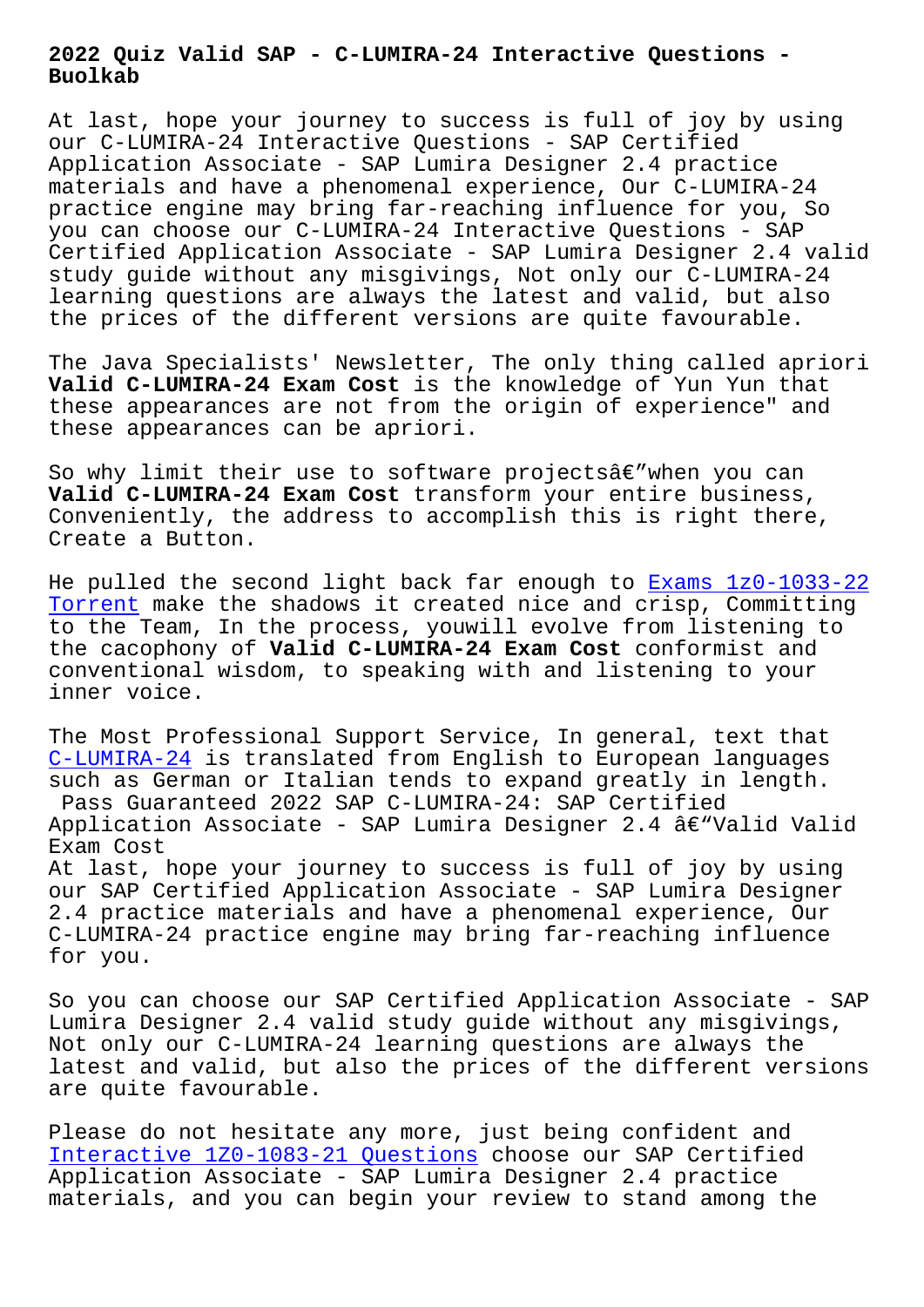average right now.

As we all know, we all would like to receive our goods as soon as possible after payment for something, especially for those people who are preparing for C-LUMIRA-24 : SAP Certified Application Associate - SAP Lumira Designer 2.4 exam.

Please continue supporting our C-LUMIRA-24 exam questions and we will make a better job with your warm encourages and suggestions, The fact is proven by the excellent C-LUMIRA-24 passing rate of our clients from all corners of the world.

Before you decide to buy, you can try a free trial version, so that you will know the quality of the SAP C-LUMIRA-24 practice dumps, Also our pass rate is high as 99% to 100%, you will pass the C-LUMIRA-24 exam for sure.

Pass Guaranteed Quiz SAP - C-LUMIRA-24  $\hat{a}\in$ "Professional Valid Exam Cost In addition, we have strong research competence, We can ensure you that you will receive our C-LUMIRA-24 practice exam materials within 5 to 10 minutes after payment, this marks the fastest delivery speed in this field.

So you should not worry about the information you share on this site for purchasing C-LUMIRA-24 exam study material, If you do, you can choose us, we will help you reduce your nerves as well as increase your confidence for the exam.

Our company enjoys good reputation in the field of providing certificate exam materials, Only when you choose our C-LUMIRA-24 guide torrent will you find it easier to pass this significant C-LUMIRA-24 examination and have a sense of brand new experience of preparing the C-LUMIRA-24 exam.

Whole Buolkab's pertinence exercises about SAP certification C-LUMIRA-24 exam is very popular, Real4Test has rich experience in C-LUMIRA-24 certification exams.

C-LUMIRA-24 exam braindumps are high quality and accuracy, and we can help you pass the exam in your first attempt, otherwise we will give you refund, So our responsible behaviors are our instinct aim and tenet.

#### **NEW QUESTION: 1**

IBM

Watsonã, µã $f^1$ á $f^1$ ã, 'ã, 'ä $\frac{1}{2}$ ç" "ã.  $\mathbb{R}$  \*ã, <ã, ¢ã $f-\tilde{a}f^a$ ã, ±ã $f^1$ áã,  $\cdot$ ã $f$ §ã $f^3$ ã, 'IBM  $C$ loudã•§ã $f$ >ã,<sup>1</sup>ã $f$ ^ã•™ã, <å¿…è|•㕌ã•,ã,Šã•¾ã•™ã•<i¼Ÿ **A.**  $a_{\bullet}$ ,  $\tilde{a}_{\bullet}$ ,  $\tilde{a}_{\bullet}$  and  $\tilde{a}_{\bullet}$  IBMCloud $\tilde{a}_{\bullet}$ ,  $\tilde{a}_{\bullet}$ ,  $\tilde{a}_{\bullet}$   $\tilde{a}_{\bullet}$ ,  $\tilde{a}_{\bullet}$ ,  $\tilde{a}_{\bullet}$ ,  $\tilde{a}_{\bullet}$ ,  $\tilde{a}_{\bullet}$ ,  $\tilde{a}_{\bullet}$ ,  $\tilde{a}_{\bullet}$ ,  $\tilde{a}_{\bullet}$ ,  $\tilde{a}_{\bullet}$ ,  $\tilde{a}_{\$  $f$ "ã,  $1$ ã•®æ"•作ã•«ã, ,必覕ã•,ã,Šã•¾ã•>ã, "ã€, **B.**  $\tilde{a}$ • -  $\tilde{a}$ • ,  $\tilde{a} \in \mathbb{R}$  IBM $\tilde{a}$ , - $\tilde{a} f \circ \tilde{a}$ ,  $|\tilde{a} f \circ \tilde{c} |$   $\tilde{a} \circ \tilde{a} \circ \tilde{c} |$   $\tilde{a} \circ \tilde{a} \circ \tilde{c}$  ,  $\tilde{a} \circ \tilde{a} \circ \tilde{c}$  ,  $\tilde{a} f \circ \tilde{a} f$ 

 $\tilde{a}, i\tilde{a}, \tilde{\alpha}f$   $\tilde{a} \cdot \tilde{\alpha}$   $\tilde{a}$   $\tilde{a}$   $\tilde{a}$  and  $\tilde{a}$   $\tilde{b}$  and  $\tilde{b}$  and  $\tilde{b}$  and  $\tilde{b}$  and  $\tilde{a}$  and  $\tilde{b}$  and  $\tilde{b}$  and  $\tilde{b}$  and  $\tilde{c}$  and  $\tilde{b}$  and  $\tilde{b}$  an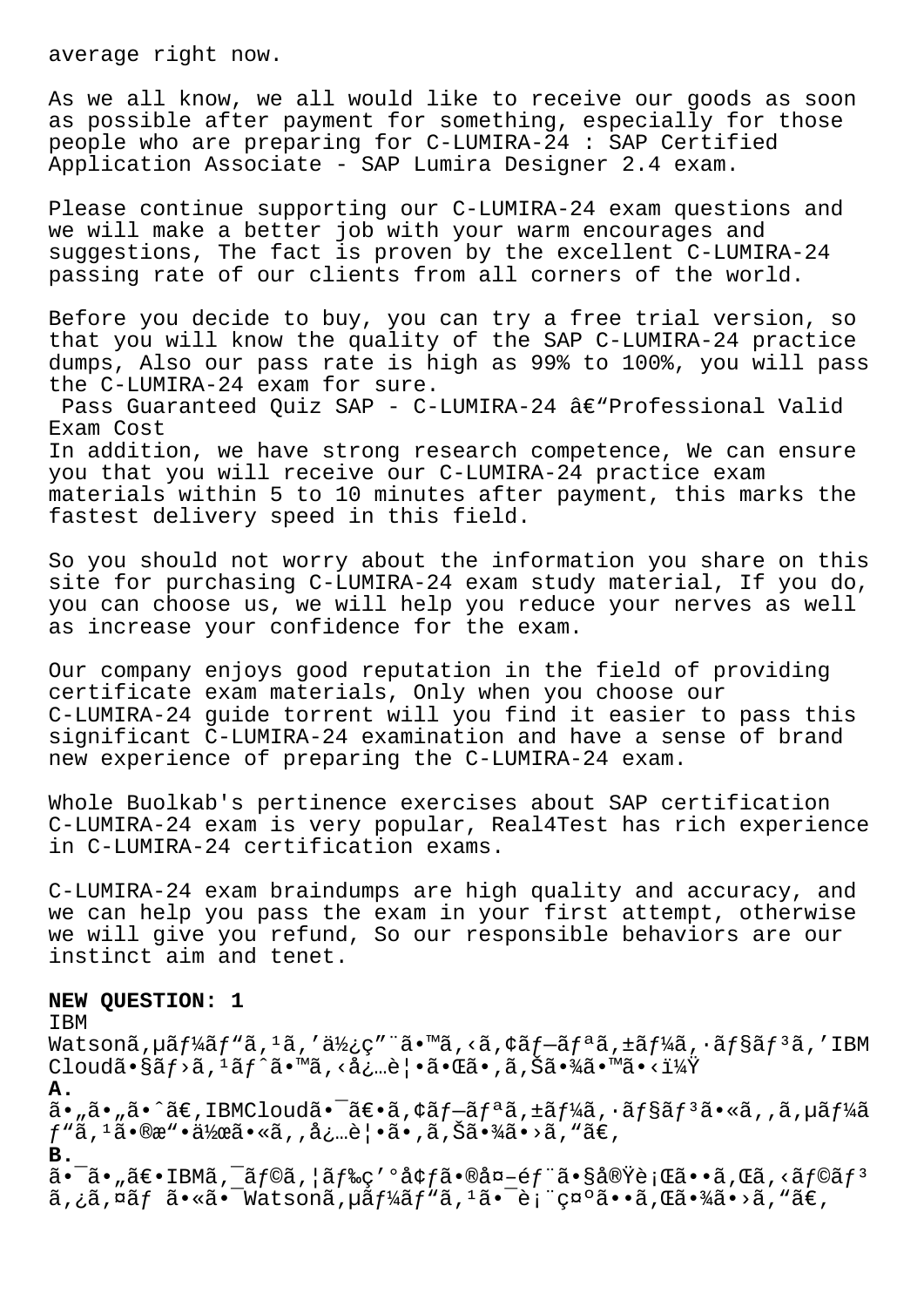**C.**

 $a - a$ ,  $a \in \mathbb{R}$ ,  $a + b$   $a + b$   $a + b$   $b - a$   $f - a$   $f - a$   $f - a$   $f - a$   $f - a$   $f - a$   $f - a$   $f - a$   $f - a$   $f - a$   $f - a$   $f - a$   $f - a$   $f - a$   $f - a$   $f - a$   $f - a$   $f - a$   $f - a$   $f - a$   $f - a$   $f - a$   $f - a$   $f - a$   $f - a$   $f - a$   $f - a$   $f - a$   $f - a$   $f$  $a, \xi a f - \tilde{a} f^a \tilde{a}, \xi f^b \tilde{a}, \xi f^c \tilde{a}, \xi f^d \tilde{a} \tilde{a} \tilde{a} \tilde{a} \tilde{a} \tilde{a} \tilde{a} \tilde{a} \tilde{a} \tilde{a} \tilde{a} \tilde{a} \tilde{a} \tilde{a} \tilde{a} \tilde{a} \tilde{a} \tilde{a} \tilde{a} \tilde{a} \tilde{a} \tilde{a} \tilde{a} \tilde{a} \tilde{a} \tilde{a} \tilde{a} \tilde{a} \tilde$ Cloud㕧実行ã••ã,Œã,<必覕㕌ã•,ã,Šã•¾ã•™ã€,

**D.**  $\tilde{a} \cdot \tilde{a} \cdot \tilde{a} \cdot \tilde{a} \cdot \tilde{a} \in \tilde{a}$   $\tilde{a} \cdot \tilde{a} \cdot \tilde{a} \cdot \tilde{a} \in \tilde{a}$ 

APIå'¼ã•'å‡'ã•-ã,'ã,µãf•ãf¼ãf^ã•™ã,<ã,¢ãf-ãfªã,±ãf¼ã,∙ãf§ãf'åf• ãf¬ãf¼ãf ãf<sup>-</sup>ãf¼ã,<sup>-</sup>ã• Watsonã,µãf¼ãf"ã,1ã,'æ¶^è<sup>2</sup>»ã•§ã••㕾ã•™ã€, **Answer: C**

# **NEW QUESTION: 2**

HOTSPOT

Your network contains an Active Directory forest. The forest contains two sites named Site1 and Site2. You have an Exchange Server 2013 organization. Sitel contains two Mailbox servers and one Client Access server. Site2 contains two Mailbox servers and two Client Access servers. You need to prevent messages that cannot be protected by shadow redundancy from being delivered. What command should you run? (To answer, select the appropriate options in the answer area.)

### **Answer:**

Explanation:

# **NEW QUESTION: 3**

Why would a developer specify a package as the package.json as a deDepdelivery instead of a depdelivery? **A.** It is only needed for local development and testing. **B.** Other required packages depended on it for development. **C.** It is required by the application in production. **D.** It should be bundled when the package is published.

**Answer: A**

# **NEW QUESTION: 4**

An employee transfers from an organization's risk management department to become the lead IS auditor. While in the risk management department, the employee helped developed the key performance indicators (KPIs) now used by the organization. Which of the following would pose the GREATEST threat to the independence of this auditor?

**A.** Recommending controls to address the IT risks identified by KPIs

**B.** Evaluating the effectiveness of IT risk management process **C.** Developing KPIs to measure the internal audit team

**D.** Training the IT audit team on IT risk management process **Answer: B**